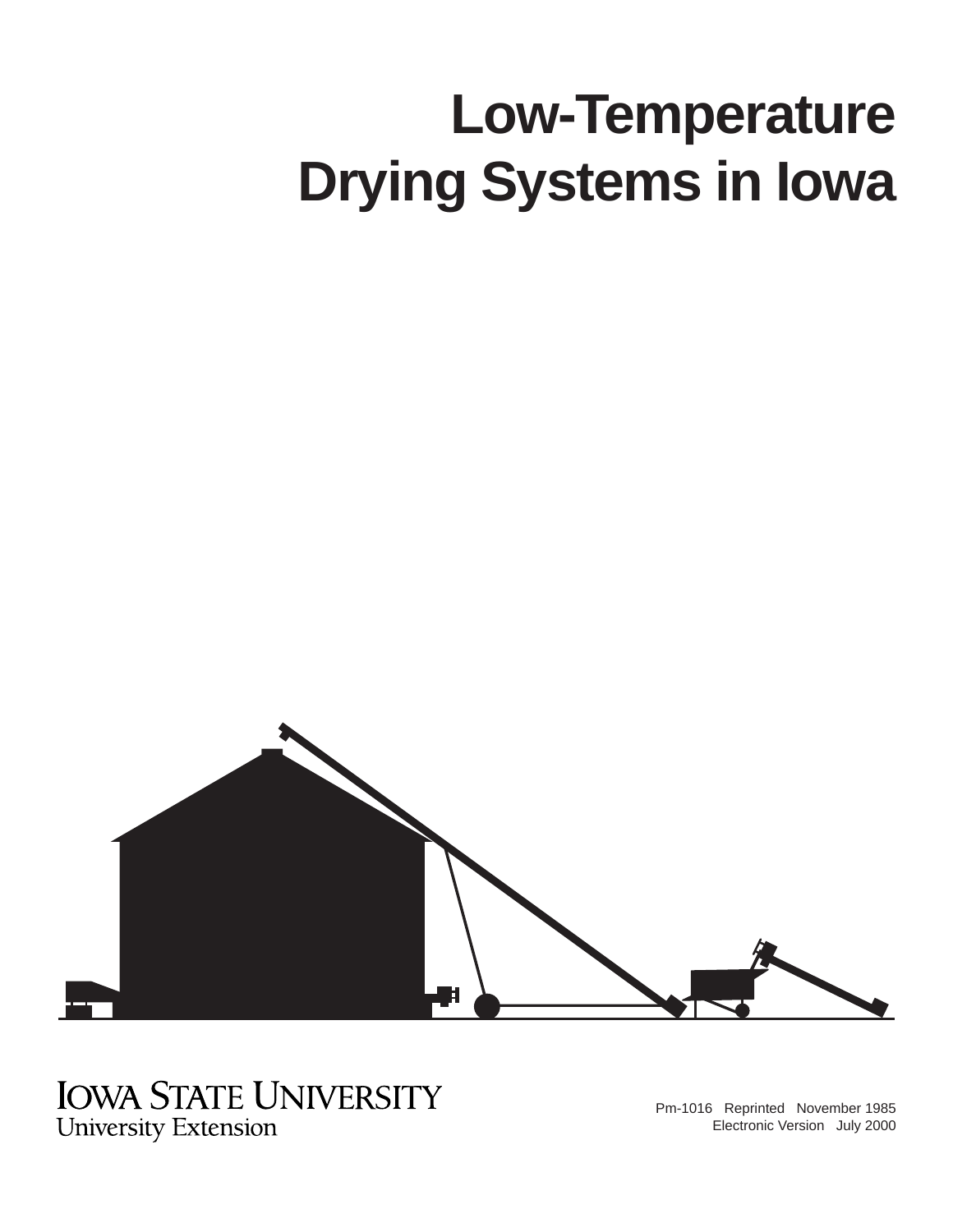This publication discusses many of the most important decisions you need to make to successfully develop and use low-temperature grain drying systems in Iowa. The information about selecting the equipment and operating the bin is appropriate only for corn, and similar for grain sorghum. Do not consider the information to be accurate for other grains such as soybeans, wheat, or oats.

Low-temperature drying includes drying with natural or unheated air or with air that has been heated as much as an additional 10°F.

This publication does not provide a complete discussion about low-temperature drying. Midwest Plan Service publication MWPS-22, "Low-Temperature and Solar Grain Drying," is available from your local Iowa county extension office, and contains a very complete 18-page discussion about low-temperature grain drying. The publication here highlights the specific points that are most important about low-temperature corn drying for Iowa conditions and discusses other subjects, such as locating drying bins, that are not included in MWPS-22.

One of the primary limitations for low-temperature drying is the moisture content of corn that can be dried without spoilage. The maximum moisture content depends upon several factors such as the specific way the drying bin is filled. For example, the *maximum* practical moisture content is about 22 percent for filling a low-temperature drying bin in one day. Because of this limitation, there are two general categories of Iowa corn producers who most commonly use low-temperature drying bins.

1. The producers who can store their entire crop in one or two bins. Such producers usually have a maximum annual production of around 20,000 bushels of corn. They may need to harvest their corn over a 2-3 week period.

2. The larger corn producer who has a combination hightemperature/low-temperature drying system. If the corn is sufficiently dry, usually 22 percent or less, it can be dried in a low-temperature drying bin. If it is wetter, the corn is first dried in some type of high-temperature dryer to 20-22 percent; the corn is then moved to the low-temperature drying bin to complete the drying. Combination drying systems are appropriate for very large corn producers.

# **Selecting the Equipment**

Low-temperature drying systems are practically always round, steel grain bins equipped with perforated drying floor, drying fan or fans, grain spreader, and grain unloading equipment as shown in figure 1. They may be equipped with some method to increase the temperature of the drying air by up to a maximum of  $10^{\circ}$ F. The perforated floor should have at least 7 percent open area. The floor can be supported with either commercial steel supports or concrete blocks.

The airflow that is forced through corn is the key to success for all low-temperature corn drying systems. The total amount of airflow is measured in cubic feet of air per minute (cfm) that a fan will move against a specific static

pressure in inches of water. A more useful factor that can be estimated by knowing the total airflow is the *airflow per* bushel or cubic feet of air per minute per bushel (cfm/bu).



**Figure 1. Typical equipment for all types of lowtemperature bin dryers.**

The minimum airflow recommendations that have been determined by research to successfully dry corn are the same for unheated-air and heated-air low-temperature drying. As shown in figure 2, the recommended full bin airflow rate for most of Iowa is 1.25 cfm/bu. A small part of southeast Iowa, which includes parts of Des Moines, Lee, Louisa, and Henry counties, requires 1.5 cfm per bushel.

You must know the static pressure, measured in inches of water, to select a drying fan. Table 1 provides guidelines for determining the estimated static pressure a fan will operate against at both 11 ⁄4 and 11 ⁄2 cfm per bushel for five different grain depths.



**Table 1. Guidelines for fan selection**

| <b>Maximum</b><br>corn depth<br>(feet) | <b>Estimated</b><br>static pressure<br>at $1\frac{1}{4}$ cfm/bu<br>(inches of water) | <b>Estimated</b><br>static pressure<br>at $1\frac{1}{2}$ cfm/bu<br>(inches of water) |
|----------------------------------------|--------------------------------------------------------------------------------------|--------------------------------------------------------------------------------------|
| 12                                     | $1\frac{1}{2}$                                                                       | 2                                                                                    |
| 14                                     | $2\frac{1}{4}$                                                                       | $2^{3}/_{4}$                                                                         |
| 16                                     | $3\frac{1}{4}$                                                                       | $4\frac{1}{2}$                                                                       |
| 18                                     | $4\frac{3}{4}$                                                                       | $5\frac{3}{4}$                                                                       |
| 20                                     | $5\frac{1}{2}$                                                                       | $7\frac{1}{2}$                                                                       |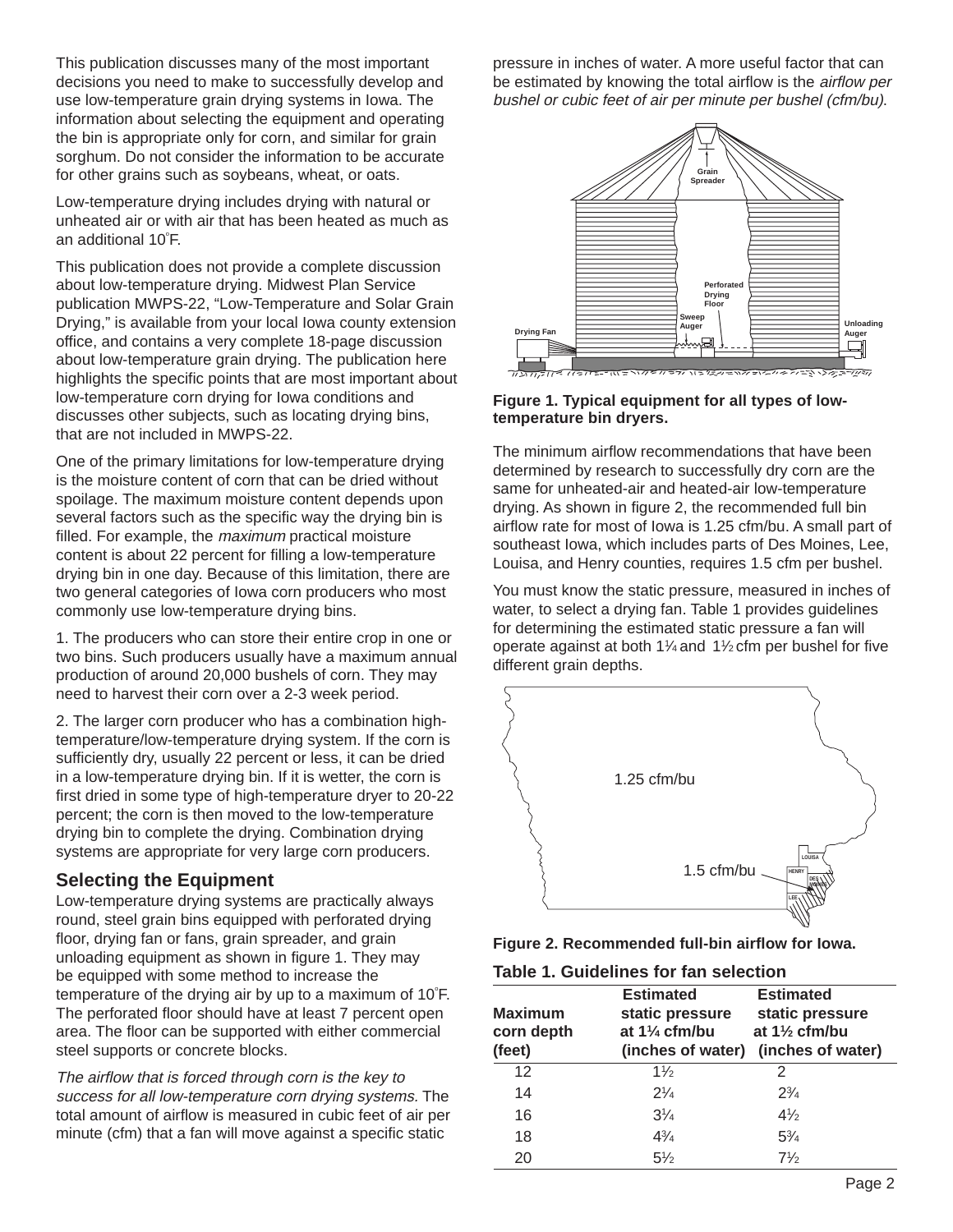Table 2 shows the grain bin capacity in bushels of corn per foot of depth for 12 common grain bin diameters. These figures assume 1.25 cubic feet of volume for 1 bushel. When a bin is full, the corn will often be slightly compacted and actually hold up to 5 percent more corn than the figures in table 2 indicate.

|  |  |  |  |  | Table 2. Grain bin capacities |
|--|--|--|--|--|-------------------------------|
|--|--|--|--|--|-------------------------------|

| Common bin<br>diameter | Bin capacity |  |
|------------------------|--------------|--|
| (f <sup>t</sup> )      | (bu/ft)      |  |
| 18                     | 203          |  |
| 21                     | 277          |  |
| 22                     | 304          |  |
| 24                     | 362          |  |
| 27                     | 458          |  |
| 30                     | 566          |  |
| 33                     | 684          |  |
| 36                     | 814          |  |
| 40                     | 1,005        |  |
| 42                     | 1,108        |  |
| 48                     | 1,448        |  |
| 60                     | 2,262        |  |

**Example:** Select a fan for a 27-foot-diameter, lowtemperature drying bin with a maximum corn depth of 16 feet for most of Iowa.

Drying bin capacity =  $458$  bu/ft x 16 ft = 7,328 bu.

Recommended airflow =  $7,328$  bu x 1.25 cfm/bu = 9,160 cfm.

Estimated static pressure for 1<sup>1/4</sup> cfm for 16 feet of grain depth from table 1 is 31 ⁄4 inches.

The fan selected should be specified to deliver a minimum of 9,160 cfm at a static pressure of 31 ⁄4 inches of water.

A fan that will deliver more air at 31 ⁄4 inches would be desirable because it will dry corn faster and this will decrease the chances of corn spoiling.

To more accurately estimate the airflow a specific lowtemperature drying fan will deliver, follow the procedure provided in ISU Extension pamphlet Pm-1002, "Estimating Fan Airflow for Grain Bins," that is available in your local extension office.

Research and experience in Iowa show that unheated air will normally dry corn to between 12 and 14 percent moisture content. Adding a little heat to the drying air does the following two things:

1. It dries the corn to a lower moisture content. The greater the amount of heat added, the lower the final moisture content of the corn. Table 3 shows an example of corn drying results under central Iowa conditions for 22 percent corn harvested the middle of October with four different drying air temperatures.

2. Adding heat also dries the corn faster, as shown in table 3. Even though adding heat to the drying air dries the corn faster, the lowest operating or energy cost for low-temperature drying is usually with natural air. Adding a little heat does not significantly decrease the chance of corn spoiling.

If heat is added when it is not needed, the corn will overdry, causing an unnecessary loss of weight. If heat is added to the drying air, the common sources of energy are electricity, LP gas, and solar.

Another question is whether to equip low-temperature drying bins with grain stirring equipment. There are several advantages for using stirring equipment. The final moisture content of the corn can be more closely controlled. Iowa State University and Purdue University research indicates that airflow is increased by as much as one-third with stirring. The price for the stirring equipment and the space occupied by the equipment (usually about 2 feet) are additional drying costs.

An economic analysis of these factors shows that use of stirring equipment does not greatly increase or decrease the annual corn drying profit.

Farmers do experience two problems with grain stirring equipment: breakdowns and accumulated fines on the drying floor.

Frequent attention is the best way for minimizing problems caused by breakdowns. Most of the mechanism that breaks is above the grain, so there is fairly easy access for repair work.

Research has shown that grain stirring does not significantly damage the grain, but stirring leaves the separated fines on the drying floor. Excessive fines can block airflow.

Screening corn to be dried with all low-temperature bins is recommended. Removing as many fines as possible permits air to pass through the corn more easily. Also, fines in the corn are the most susceptible to spoilage. Research at Iowa State University indicates that removing the fines reduces the rate of deterioration of shelled corn about 15 percent.

#### **Table 3. Corn harvested with 22 percent moisture at mid-October in central Iowa and dried with 11 3 cfm/bu. ⁄**

| Drying air                  | Final average<br>moisture content | Average<br>drying time |  |
|-----------------------------|-----------------------------------|------------------------|--|
| Natural air                 | 13.4%                             | 1,363 hrs. (56 days)   |  |
| Natural air plus solar heat | 13.2%                             | 1,035 hrs. (43 days)   |  |
| Natural air plus 3°F        | 13.1%                             | 813 hrs. (33 days)     |  |
| Natural air plus 6°F        | 11.9%                             | 696 hrs. (29 days)     |  |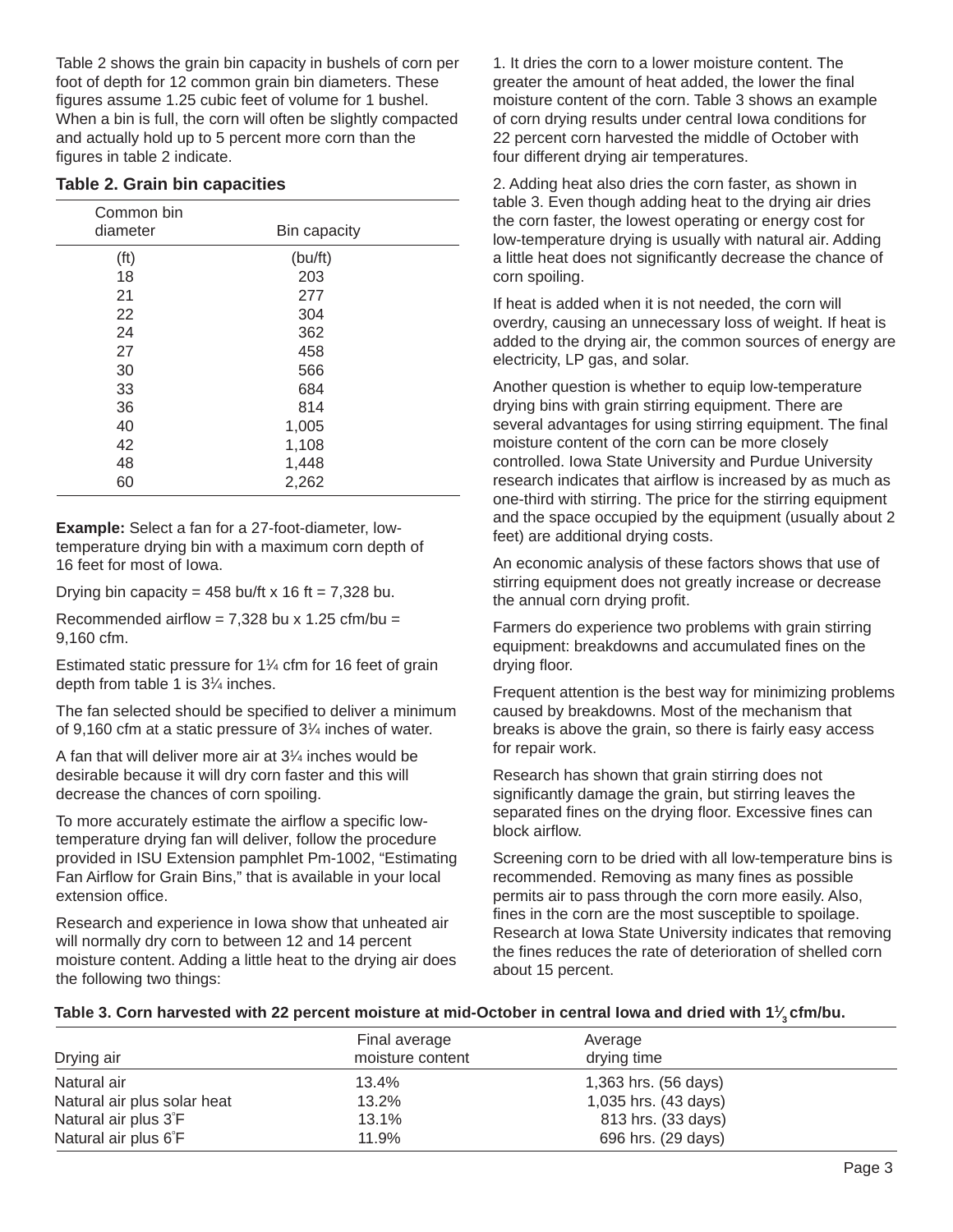# **Locating the Bin**

The specific location for a new low-temperature drying bin usually includes some compromises, but several important principles should be considered so the location will be as close to ideal as possible.

Perhaps most important is to locate a new bin where there is a lot of space around it for further expansion. Leave room to at least double and preferably triple or quadruple the amount of storage and drying capacity. You should also consider leaving room to add equipment such as some type of heated-air dryer or perhaps some type of feed processing. Feed processing systems are practically always best located as a part of grain storage and drying. You may not think you will expand or modify the system, but perhaps someone will in the future.

If the low-temperature drying bin will be a part of an existing drying system, the obvious location may be close by. But if the system is getting crowded, you should project your thinking into the future as far as possible and at least consider starting the move to a better location.

It is best to select a new bin site at least 200 feet from your house. Locate the drying fan, particularly a vane axial or propeller fan, on the side of the drying bin that is farthest from the farm house so the bin will be a noise shield.

Locate the bin as close as possible to an all-weather road so there will be good access for filling and unloading the bin. Try to select a site so the roads to and from the bin will not have a serious problem with drifting snow. Be sure there is ample room around the area for tractors and wagons or large grain trucks, perhaps even semis, to easily maneuver. Farmsteads with the farm home as the closest building to the public road generally have the most pleasant appearance.

It is generally better to have the grain unloading augers from bins discharge on the south or perhaps east side of the bin because they will be more protected from prevailing west, northwest, and north winter winds.

Select a site with good drainage. Be sure no surface water will drain toward the site. When drying bins are erected, the concrete floor surface should be 12 to 18 inches above the existing grade. This will not only prevent surface water from entering the bin, but grain unloading augers will be at a convenient height above the ground.





Be sure ample electric power is available. Check with your local electric supplier's power use advisor. He or she can give you valuable advice. For example, discuss the possibility of putting electric service underground, so you will not need to be concerned about overhead power lines. Never locate a bin so overhead power lines can come in contact with equipment such as augers or other grain elevators. Figure 3 shows a general suggestion for locating drying systems.

# **Operating Low-Temperature Drying Bins**

One of the most important operating decisions to make for successfully drying with low temperatures is the moisture content of corn that can be safely loaded into a bin. Table 4, which is taken from MWPS-22, gives recommended minimum airflow for the *maximum* moisture content for corn harvested in Iowa on or after seven specific dates.

This table is a result of much research. It is highly recommended the table be carefully followed and anyone who is going to dry corn in Iowa with low temperatures should study MWPS-22, which is available from Iowa

| <b>Minimum</b><br>airflow | Corn harvested on or after       |                 |               |          |               |                |        |  |
|---------------------------|----------------------------------|-----------------|---------------|----------|---------------|----------------|--------|--|
| per bu.                   | Sept. 1                          | <b>Sept. 15</b> | <b>Oct. 1</b> | Oct. 15  | <b>Nov. 1</b> | <b>Nov. 15</b> | Dec. 1 |  |
| (cfm/bu.)                 | Maximum corn moisture content, % |                 |               |          |               |                |        |  |
| 1.0                       | 19                               | $20(19.5)^*$    | 20            |          | 23(22)        | 20             | 18     |  |
| 1.25                      | 19                               | 20              | 20.5          | 21.5     | 24(22.5)      | 20.5           | 18     |  |
| 1.5                       | 19.5                             | 20.5(20)        | 21            | 22.5(22) | 24(23.5)      | 21             | 18     |  |
| 2.0                       | 20                               | 21              | 22.5(22)      | 23.5(23) | 25(24.5)      | 21.5           | 18     |  |
| 3.0                       | 21                               | 22.5(22)        | 23.5          | 24.5     | 26(25.5)      | 22             | 18     |  |

county extension offices. **Table 4. Recommended airflow for Iowa**

\* Numbers in parentheses are recommended minimum airflow for the area in Iowa shown in figure 2. Page 4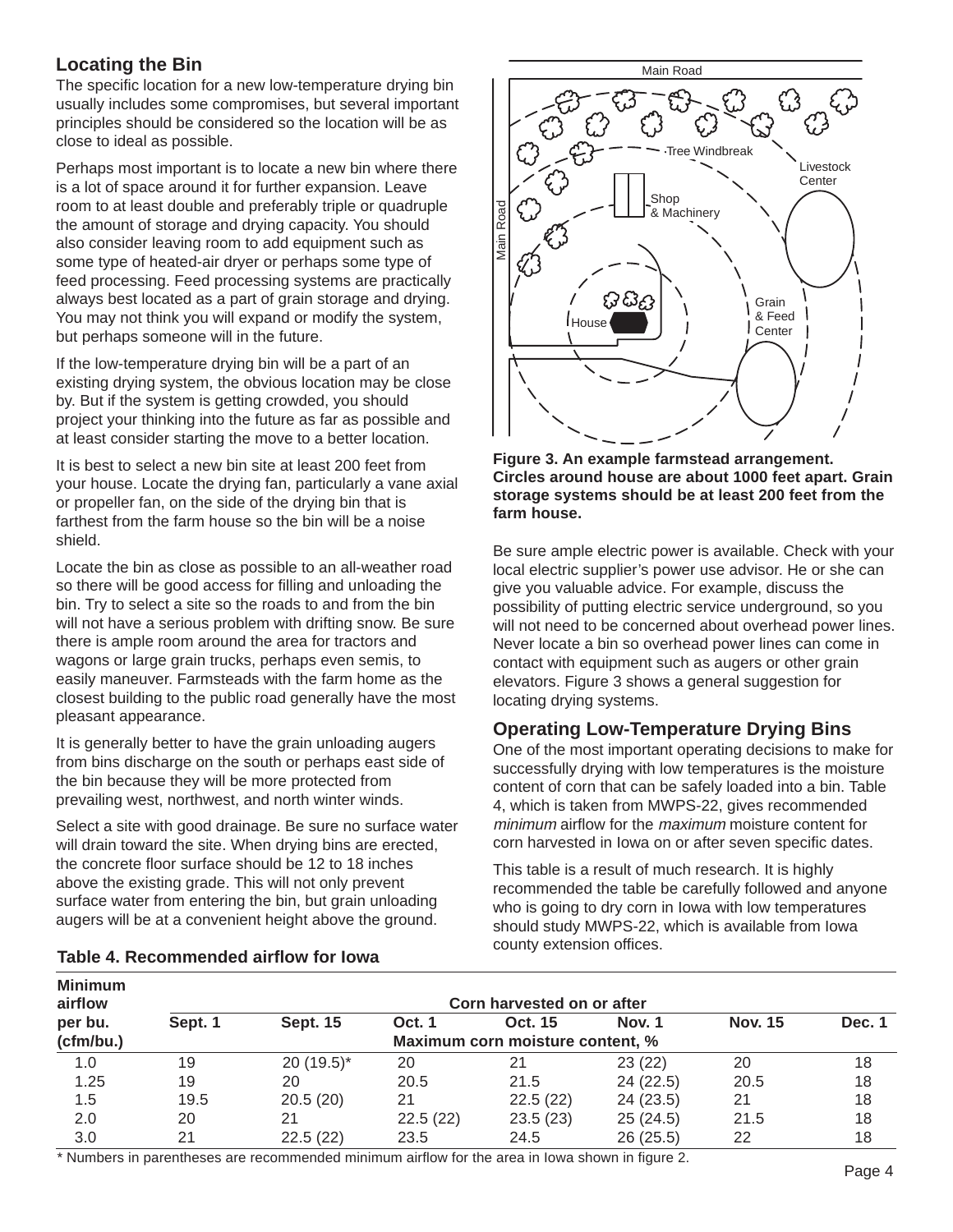

### **Figure 4. How drying progresses through a layer of corn.**

In addition, you will need to follow the procedure outlined in Pm-1002 to determine the airflow your fan will deliver at different corn depths.

USDA research shows that high-moisture corn properly treated with anhydrous ammonia extends the storage time for corn. This practice is only approved for corn to be used for livestock feed.

There are three basic procedures for filling a lowtemperature drying bin. (1) Single filling, the most common method, is loading the bin in as little time as possible, such as 1-3 days; (2) layer filling is loading the bin with specific amounts of corn; one-fourth, one-third, or half a bin full each week; (3) controlled filling is similar to layer filling except the amount of corn added each time depends on the specific corn moisture and drying process. All three are workable systems, but must be carefully selected to be compatible with the user's corn harvesting capacity. MWPS-22 has an excellent discussion about these three loading procedures for low-temperature corn drying.

# **How Corn Dries**

Understanding how corn dries in a low-temperature drying bin is helpful. In a drying bin where the air flows up through the corn and no stirring equipment is used, drying begins in a shallow layer next to the perforated floor. This shallow layer, called the drying zone, usually is about a foot thick. As the drying zone moves through the corn, the corn below the drying zone is dried and the corn above the drying zone is not dried until the zone moves through it. The bin of corn is dried when the drying zone has moved completely through the corn.

Figure 4 is a simplified version of the way a drying zone moves through a bin of corn to be dried. Figure 4 is a simplified version because there are several minor drying zones and also rewetting zones in a bin of corn being dried with low temperatures. But the simplified version does show the basic way that corn dries.

If the low-temperature drying is equipped with stirring equipment, the drying zone stays at or near the bottom of the bin. As the corn is dried, it is augered to the top surface, which permits the wet corn to drop or move toward the floor for drying. Other than increasing the

airflow through the corn and allowing the drying to be stopped at a higher moisture content (14-16 percent) than normal for non-stir drying, stirring does not significantly increase the effectiveness of low-temperature drying.

If a bin is equipped with both stirring equipment and a heater capable of drying with high temperatures (140°F-160°F), the bin can be used as a combination hightemperature/low-temperature bin. If corn is too wet to safely dry with low temperatures, the corn can be rapidly dried in 1-3 days to approximately 20 percent and finished with low temperatures. This is only one example of combination drying. Keep in mind that some type of combination high-temperature/low-temperature drying adds tremendous flexibility to a drying system because much higher moisture content of corn can be satisfactorily dried.

Drying bins used for combination drying should be equipped with perforated wall liners or air tubes to minimize problems from moisture condensing on bin walls.

Another important principle about how corn dries in a lowtemperature drying bin is that the corn below the drying zone will dry to a final moisture content, depending on the temperature and relative humidity of the drying air. The final moisture content of the corn, or when the corn is in equilibrium with the drying air, is called equilibrium moisture content. Table 5 is a brief table of equilibrium moisture contents. A more complete table is provided in MWPS-22.

#### **Table 5. Equilibrium moisture content for shelled corn**

| Relative humidity, %<br>Temp. |      |      |      |      |      |      |
|-------------------------------|------|------|------|------|------|------|
| deg. F                        | 40   | 50   | 60   | 70   | 80   | 90   |
| 40                            | 11.9 | 13.1 | 14.5 | 16.0 | 17.9 | 20.5 |
| 50                            | 11.2 | 12.5 | 13.8 | 15.4 | 17.3 | 20.2 |
| 60                            | 10.6 | 11.9 | 13.3 | 14.8 | 16.8 | 19.7 |
| 70                            | 10.0 | 114  | 127  | 14.3 | 16.3 | 19.3 |

Following is an example of what table 5 describes: If the temperature of the air moving through the corn is  $40^{\circ}$ F and the relative humidity is 40 percent, the corn will dry to 11.9 percent moisture content.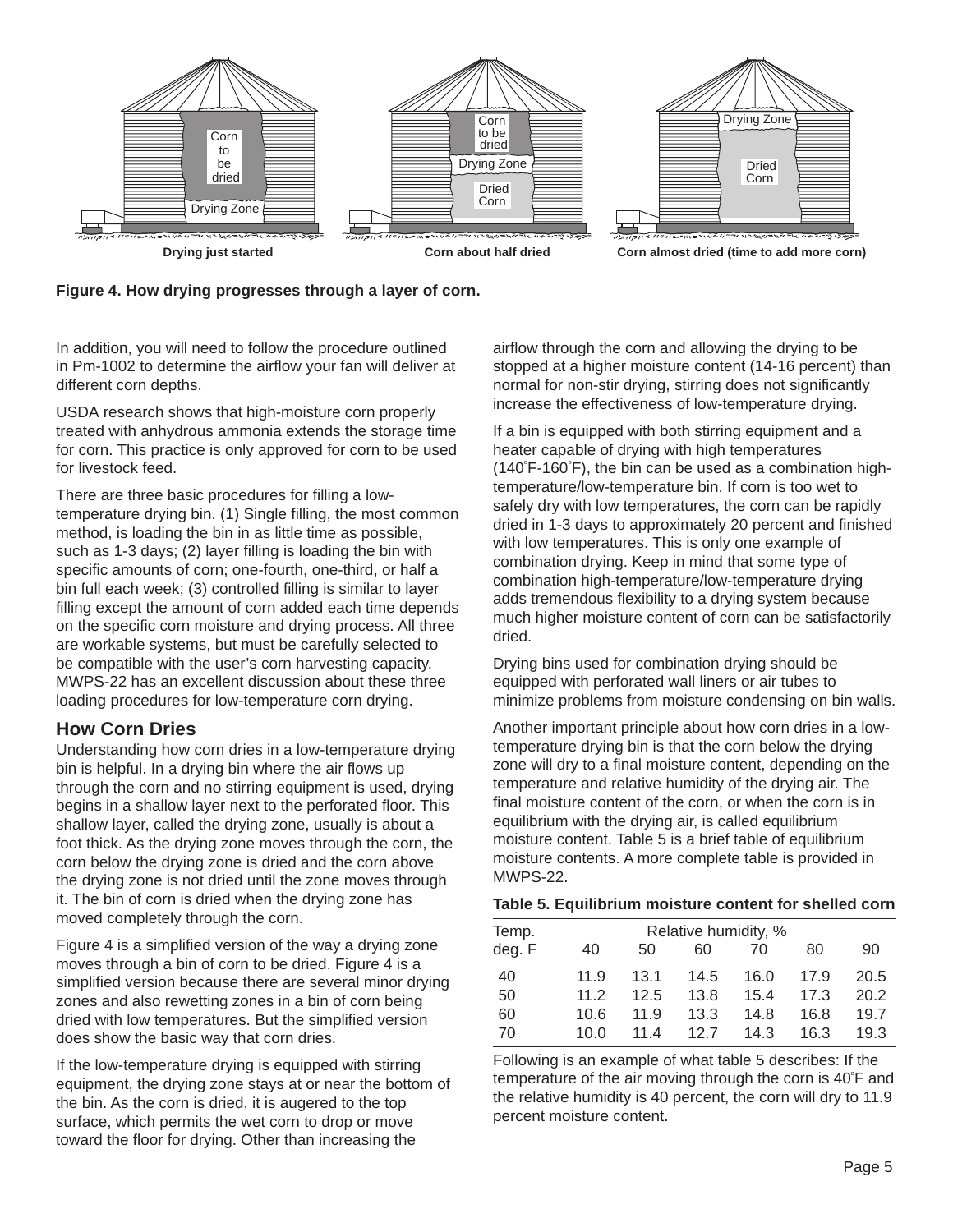Fall weather conditions in Iowa will normally dry corn to between 12 and 14 percent moisture content with natural or unheated low-temperature drying air.

If the fall weather temperatures in Iowa are abnormally high, three situations might occur: (1) Regardless of the relative humidity, the corn might spoil. When temperatures are high, the corn dries faster, but it also spoils fast. This condition, commonly known as a warm Indian summer, is potentially the worst condition for low-temperature drying. (2) If the relative humidity is lower than normal and if the corn is safely dried, as indicated in table 5, it will be drier than normal. (3) If the relative humidity is abnormally high, the final moisture content of the dried corn will be higher than normal.

If the fall weather temperatures in Iowa are abnormally cold, two things will occur: (1) Drying will be quite slow and may not be completed during the fall. (2) If relative humidity is abnormally high, drying will also be slow, and if the drying is completed in the fall, the final moisture content will be greater than average (perhaps as high as 16 or 18 percent). Adding a small amount of supplemental heat will help when the relative humidity is higher than 75 percent.

Whether the relative humidity is abnormally high or low, chances of the corn spoiling before spring are very low because temperatures are low. If the corn is not dried during the fall, it should be used or sold during the winter, or dried during early spring.

# **Drying Fan Operation**

Regardless of the fall weather conditions, it is essential to continuously operate the drying fan. Start the fan as soon as the drying floor is covered with a few inches of corn. Do not turn off the fan unless:

1. All the corn is dried, preferable to 151 ⁄2 percent moisture content or lower.

2. It is late in the fall when average outside temperatures drop. If the drying zone has moved completely through the corn and the top foot of corn is 18 percent or less, you can safely turn off the fan if the average outside air temperature is below 35°F, usually in the last half of November. If the drying zone has not completely moved through the corn, do not turn off the fan until the average outside air temperature is below 25°F, usually in the middle of December.

If the corn is not dried during the fall, maintain the temperature of corn between  $35^{\circ}$ F and  $40^{\circ}$ F during the winter. You can do this by operating the fan when the outside temperatures are between 35°F and 40°F. It is a good idea to run the fan 10-15 hours every week or two during the winter to remove any heat that might be developing in the corn. Do not run the fan when the outside relative humidity is greater than 75 percent.

If the corn is not dried during the fall and it is not sold or used during the winter, be sure to start the drying in the spring as soon as the average daily temperatures reach 40-50°F. This will usually occur during the first half of April.

Regardless of the weather conditions, one of the most important rules for operating a low-temperature bin dryer is to frequently check the drying process. During the first couple of weeks of drying, corn should be checked at least every 3 or 4 days. For the rest of the drying time, the corn should be checked every day.

One of the best ways to check corn during the drying process is to smell the air leaving the corn. If it starts to have a foul or musty odor, this is a strong indication the corn is starting to spoil. If this occurs, the best choice probably is to remove the corn in the upper part of the bin that is not dried and sell or dry the corn before it spoils so badly that it has no market value.

The possibility of spoilage is much greater if the corn is harvested too wet for the amount of low-temperature air the fan will deliver and if the fall weather is unseasonably warm. If both occur at the same time, chances for spoilage are drastically increased.

Several other important operating procedures for each low-temperature corn drying technique are discussed in MWPS-22.

# **Managing the Dried Corn**

After you have successfully dried your corn in a lowtemperature drying bin, be sure you know how to properly aerate the corn to prevent moisture migration. The best recommendation is to study the Midwest Plan Service publication, AED-20, "Managing Dry Grain in Storage." It is available at your Iowa county extension office.

# **Safety**

The following information about safety is reprinted from AED-20. Conscientiously know and follow these suggestions. They could save a life!

Take time to review safety measures with workers and all family members. "Better safe than sorry" is good advice around grain and hazardous machinery.

Absolutely forbid entry into a bin, wagon, or truck when grain is flowing. It is a major cause of accidental death when handling grain.

With modest flow rates of a 6-inch auger, you are helpless within 2 to 4 seconds after stepping into a cone of grain flowing from a bin. You are totally submerged within 20 seconds at a grain flow rate of 1,000 bushels per hour.

A child submerges even more quickly. Even in gravityunloading vehicles not as deep as a child's height, the massive outflow rate drags the child down into the discharge cone, folding the child's legs and shortening the grain depth necessary for complete submergence and suffocation.